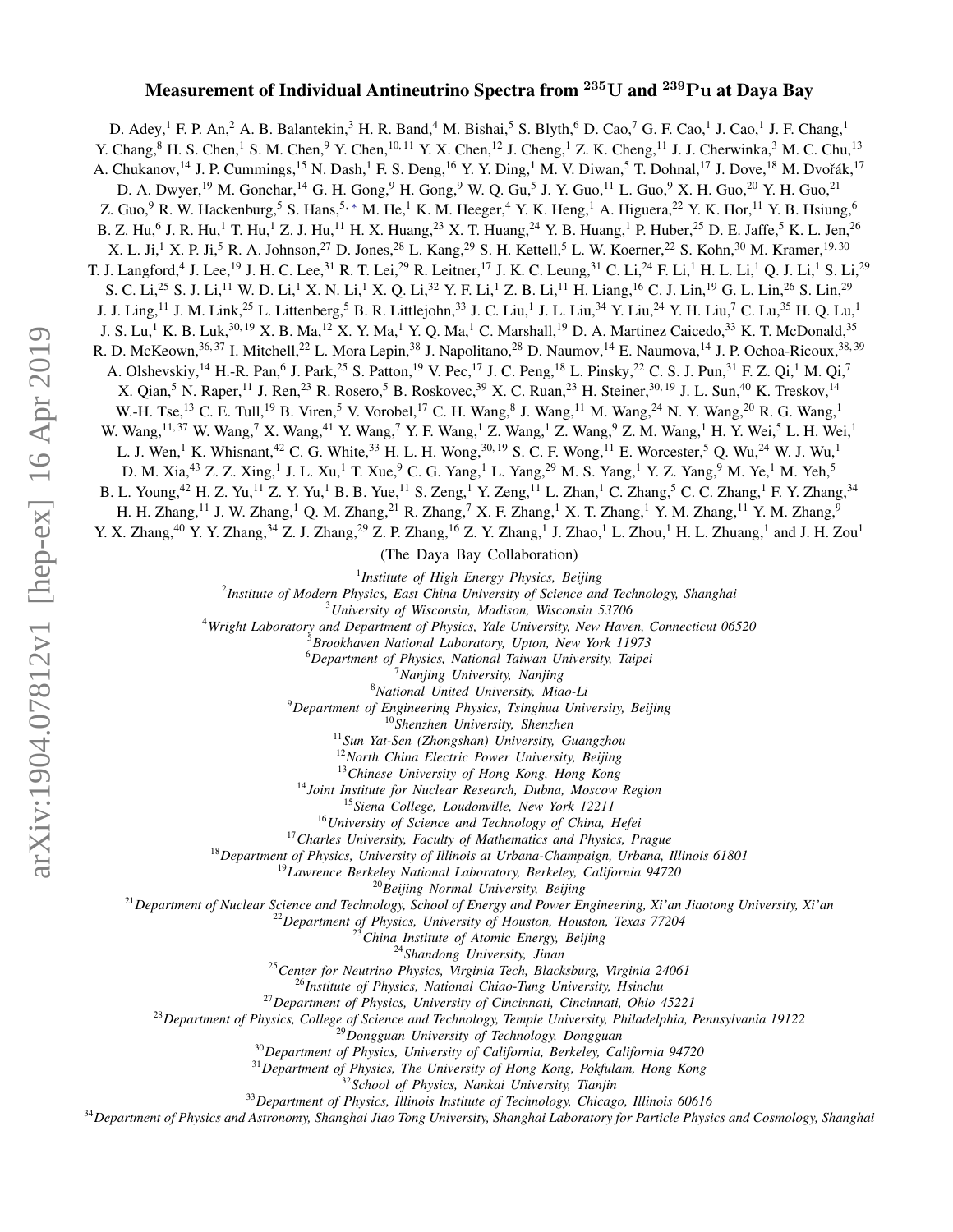<sup>35</sup>*Joseph Henry Laboratories, Princeton University, Princeton, New Jersey 08544*

<sup>36</sup>*California Institute of Technology, Pasadena, California 91125*

<sup>37</sup>*College of William and Mary, Williamsburg, Virginia 23187*

<sup>38</sup>*Instituto de F´ısica, Pontificia Universidad Catolica de Chile, Santiago ´*

<sup>39</sup>*Department of Physics and Astronomy, University of California, Irvine, California 92697*

<sup>40</sup>*China General Nuclear Power Group, Shenzhen*

<sup>41</sup>*College of Electronic Science and Engineering, National University of Defense Technology, Changsha*

<sup>42</sup>*Iowa State University, Ames, Iowa 50011*

<sup>43</sup>*Chongqing University, Chongqing*

(Dated: April 17, 2019)

This letter reports a new measurement of the prompt energy spectrum of reactor antineutrinos and the first measurement of individual spectra from  $^{235}$ U and  $^{239}$ Pu at Daya Bay. The analysis uses 3.5 million inverse beta decay (IBD) candidates in four near antineutrino detectors in 1958 days. The shape of the measured IBD prompt energy spectrum disagrees with the prediction of the Huber-Mueller model at  $5.3\sigma$ . In the energy range of 4–6 MeV, a maximal local discrepancy of  $6.3\sigma$  is observed. The individual spectra of the two dominant isotopes, <sup>235</sup>U and <sup>239</sup>Pu, are extracted using the evolution of the prompt spectrum as a function of the isotope fission fractions. In the energy window of 4–6 MeV, a 7% (9%) excess of events is observed for the <sup>235</sup>U (<sup>239</sup>Pu) spectrum compared with the normalized Huber-Mueller model prediction.

Nuclear reactors are powerful sources of electron antineutrinos  $(\bar{\nu}_e)$  and have played an important role in neutrino physics. Most recently, Daya Bay [\[1](#page-5-1)[–6\]](#page-5-2), RENO [\[7,](#page-5-3) [8\]](#page-5-4), and Double Chooz [\[9,](#page-5-5) [10\]](#page-5-6) reported observations of neutrino oscillation induced by a non-zero mixing angle  $\theta_{13}$ . In addition, these experiments also provided measurements of reactor  $\bar{\nu}_e$  flux and spectrum [\[11–](#page-5-7)[14\]](#page-5-8) at distances of 300– 500 m from the reactors. The flux measurements confirmed the ∼6% deficit found in the 2011 re-evaluation [\[15,](#page-5-9) [16\]](#page-5-10) of the reactor  $\bar{\nu}_e$  flux ("Reactor Antineutrino Anomaly" [\[17\]](#page-5-11)). The measurement of an evolution of reactor  $\bar{\nu}_e$  flux with the fission fractions at Daya Bay suggested that <sup>235</sup>U, among the four major isotopes  $(^{235}U, ^{239}Pu, ^{238}U$  and  $^{241}Pu$ ), may be the primary contributor to the flux anomaly [\[18\]](#page-5-12). The spectral measurements indicated a new anomaly ("5- MeV bump") when compared with theoretical calculations, an observation further confirmed by NEOS [\[19\]](#page-5-13), and by re-examination of earlier reactor antineutrino data [\[20\]](#page-5-14). Observation of evolution of the reactor  $\bar{\nu}_e$  spectrum from commercial reactors [\[18,](#page-5-12) [21](#page-5-15)[–23\]](#page-5-16) and measurement of the <sup>235</sup>U  $\bar{\nu}_e$  spectrum from highly enriched uranium research reactors [\[24,](#page-5-17) [25\]](#page-5-18) have also been performed, providing first glimpses at the dependence of spectral features on reactor fuel content. Additional precision measurements are essential to fully investigate the origins of the reactor  $\bar{\nu}_e$  flux and spectrum anomalies, and provide crucial inputs to future reactor neutrino experiments [\[26\]](#page-5-19).

This letter reports a new measurement of the prompt energy spectrum of reactor  $\bar{\nu}_e$  at Daya Bay with three times more  $\bar{\nu}_e$ events and reduced systematic uncertainties compared with previous results [\[12\]](#page-5-20). Furthermore, the individual prompt energy spectra of two dominant isotopes  $(^{235}U$  and  $^{239}Pu)$ are obtained for the first time by fitting the evolution of the prompt energy spectrum as a function of fission fractions from commercial reactors. A combined measurement of the <sup>239</sup>Pu and <sup>241</sup>Pu spectra is also reported with uncertainties reduced from that obtained for <sup>239</sup>Pu alone.

The Daya Bay Reactor Neutrino Experiment is located

near the Daya Bay nuclear power complex, which hosts six commercial pressurized-water reactors (2.9 GW maximum thermal power). Identically designed  $\bar{\nu}_e$  detectors (ADs) are deployed in two near halls (EH1 and EH2) containing two ADs each and in the far hall (EH3) with four ADs. Each AD contains 20 tons of gadolinium-doped liquid scintillator (GdLS) serving as the primary  $\bar{\nu}_e$  target. The analysis uses 1958 days of data from four near ADs which involves four to six refueling cycles for each reactor core. Details about the experiment and the data set are given in Ref. [\[6,](#page-5-2) [27\]](#page-5-21).

In a typical commercial reactor, antineutrinos are produced from thousands of beta decay branches of the fission products. The  $\bar{\nu}_e$  spectrum is measured with inverse beta decay (IBD) reactions:  $\bar{\nu}_e + p \rightarrow e^+ + n$ . The predicted  $\bar{\nu}_e$  energy spectrum in a detector at a given time  $t$  is calculated as

<span id="page-1-1"></span>
$$
S_d(E_{\nu},t) = N_d \epsilon_d \sigma(E_{\nu}) \sum_r \frac{P_{ee}(E_{\nu},L_{rd})}{4\pi L_{rd}^2} \frac{d\phi_r(E_{\nu},t)}{dE_{\nu}dt},
$$
(1)

where  $E_{\nu}$  is the  $\bar{\nu}_e$  energy, d is the detector index, r is the reactor index,  $N_d$  is the target proton number,  $\epsilon_d$  is the detection efficiency,  $L_{rd}$  is the distance from detector d to reactor r,  $P_{ee}(E_{\nu}, L_{rd})$  is the  $\bar{\nu}_e$  survival probability in the standard three-neutrino model, and  $\sigma(E_{\nu})$  is the IBD cross section. The energy spectrum of antineutrinos from one reactor is

<span id="page-1-0"></span>
$$
\frac{\mathrm{d}\phi_r(E_\nu, t)}{\mathrm{d}E_\nu \mathrm{d}t} = \frac{W_r(t)}{\sum_i f_{ir}(t)e_i} \sum_i f_{ir}(t)s_i(E_\nu) c_i^{ne}(E_\nu, t) + s_{\text{SNF}}(E_\nu, t) + s_{\text{NL}}(E_\nu, t), \tag{2}
$$

where  $W_r(t)$  is the thermal power of reactor  $r, e_i$  is the energy released per fission for isotope i,  $f_{ir}(t)$  is the fission fraction,  $s_i(E_\nu)$  is the  $\bar{\nu}_e$  energy spectrum per fission for each isotope,  $c_i^{ne}(E_\nu, t)$  is a function of the order of unity absorbing the correction to the energy spectrum due to nonequilibrium effects of long-lived fission fragments,  $s_{SNF}(E_{\nu}, t)$  and  $s_{\text{NL}}(E_{\nu}, t)$  are contributions from spent nuclear fuel (SNF)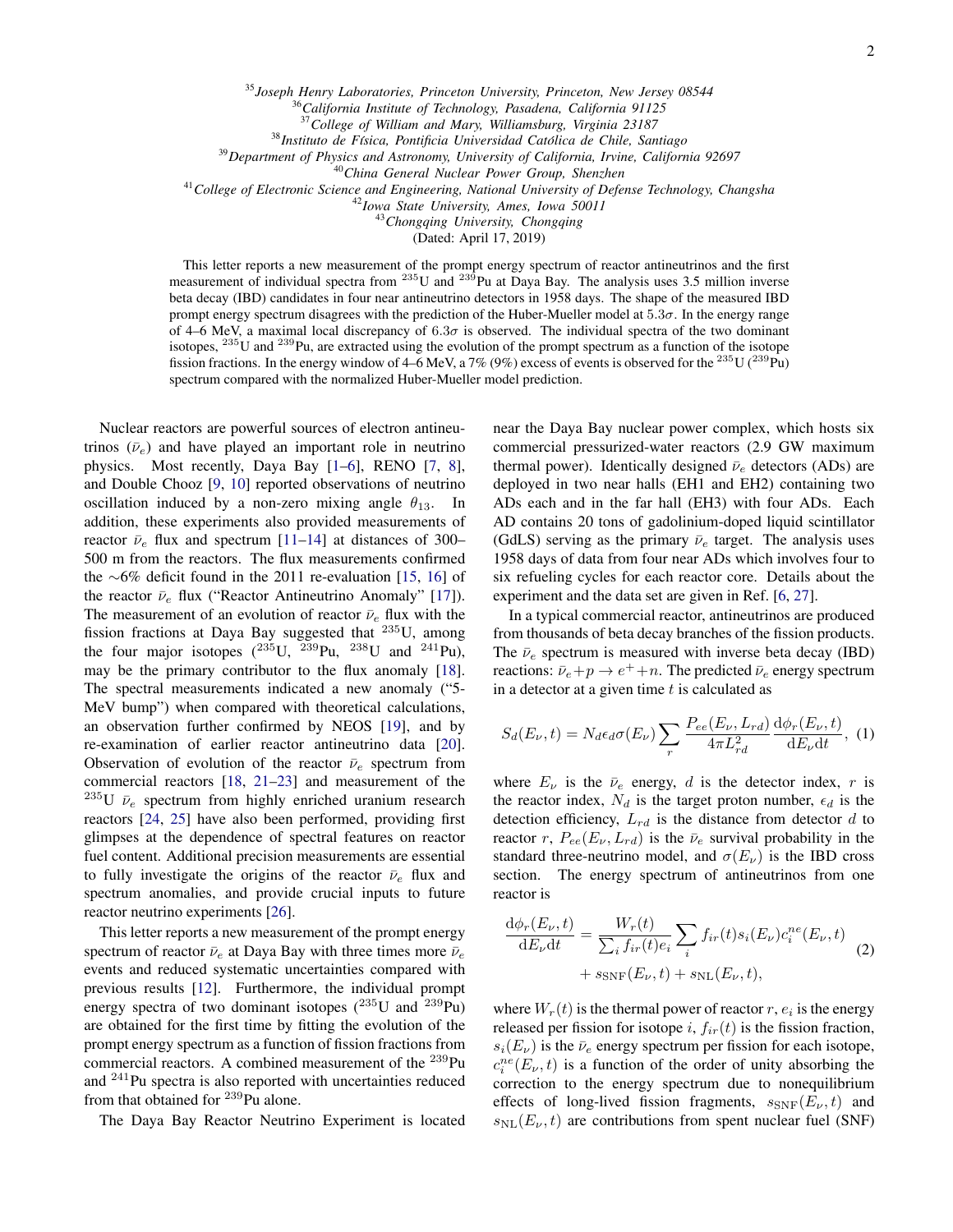and from nuclides with  $\bar{\nu}_e$  flux with a nonlinear dependence on reactor neutron flux [\[28\]](#page-5-22), respectively.

For  $s_i(E_\nu)$  in Eq. [2,](#page-1-0) the <sup>235</sup>U, <sup>239</sup>Pu, and <sup>241</sup>Pu  $\bar{\nu}_e$  spectra from Huber  $[16]$  and <sup>238</sup>U spectrum from Mueller  $[15]$  are used in the prediction (Huber-Mueller model). Thermal power and fission fraction data are provided by the Daya Bay nuclear power plant with uncertainties of 0.5% and 5% [\[12\]](#page-5-20), respectively. The correlations of fission fractions among the four isotope are taken from Ref. [\[12\]](#page-5-20). The energies released per fission  $(e_i)$  are taken from Ref. [\[29\]](#page-5-23).

In contrast to previous Daya Bay analyses, the nonequilibrium correction and contributions from SNF and nonlinear nuclides are estimated and added to the flux prediction with time evolution. Long-lived fission fragments are accumulated during the fuel burning and are not in equilibrium for fresh fuel at the start of each refueling cycle. The nonequilibrium effect exists for ILL measurements [\[30–](#page-5-24)[32\]](#page-6-0), which are the basis of the Huber-Mueller model, due to a limited irradiation time. The correction of the nonequilibrium effect  $(0.7\%)$ for each batch of fuel elements is calculated daily based on the irradiation time  $[15]$ . The SNF  $(0.2\%)$ , including contribution from the storage water pool and the shutdown reactor core, is calculated daily using the refueling history provided by the power plant. The  $\bar{\nu}_e$  flux from some nuclides has a nonlinear dependence on the neutron flux in a reactor core [\[28\]](#page-5-22). The correction for these nonlinear nuclides is obtained as a function of time based on information provided by the power plant and contributes  $< 0.1\%$  of the total  $\bar{\nu}_e$  flux.

The ∼3.5 million IBD candidates in the four near ADs and the expected backgrounds from Ref. [\[6\]](#page-5-2) are used in this analysis. The accidental and Am-C correlated backgrounds are estimated daily in each AD. The cosmogenic  ${}^{9}Li/{}^{8}He$ , fast neutron, and  ${}^{13}C(\alpha, n){}^{16}O$  backgrounds are treated as constants in time. The IBD detection efficiency is 80.25% with a correlated uncertainty of 1.19% [\[33\]](#page-6-1) and an uncorrelated uncertainty of 0.13% among ADs. The oscillation parameters  $\sin^2 2\theta_{13} = 0.0856 \pm 0.0029$  and  $\Delta m_{ee}^2 = (2.522^{+0.068}_{-0.070}) \times 10^{-3}$  eV<sup>2</sup> from Ref. [\[6\]](#page-5-2) are used to correct for the oscillation effect, namely  $P_{ee}(E_{\nu}, L_{rd})$  in Eq. [1.](#page-1-1)

The time-averaged IBD yield, defined as the number of antineutrinos per fission times IBD cross section, is measured to be  $(5.94 \pm 0.09) \times 10^{-43}$  cm<sup>2</sup>/fission, where the statistical uncertainty is 0.05% and the systematic uncertainty is 1.5% taken from Table 1 in Ref. [\[33\]](#page-6-1). The corresponding average fission fractions for the four major isotopes  $^{235}$ U,  $^{239}$ Pu,  $^{238}$ U and <sup>241</sup>Pu are 0.564, 0.304, 0.076, 0.056, respectively. The ratio of the measured IBD yield to the Huber-Mueller model prediction is  $0.953 \pm 0.014$  (exp.)  $\pm 0.023$  (model).

The predicted prompt energy spectrum is determined from the  $\bar{\nu}_e$  spectrum taking into account the effects of IBD kinematics, energy leakage and energy resolution. A model of the nonlinear energy response is used to correct the measured prompt energy spectrum of the IBD candidates [\[34\]](#page-6-2) to facilitate comparison of spectra between different experiments [\[35\]](#page-6-3). The magnitude of the nonlinear

correction is ∼10% at maximum with a 0.5% uncertainty at 3 MeV [\[34\]](#page-6-2), improved from 1% previously [\[12\]](#page-5-20). Figure [1](#page-2-0) shows the spectrum comparison of the measurement with the Huber-Mueller model prediction normalized to the measured number of events. The measurement and prediction show large discrepancy particularly near 5 MeV. With a sliding 2- MeV window scanning following Ref. [\[12\]](#page-5-20), the largest local discrepancy is found in 4–6 MeV, with a significance of  $6.3\sigma$ . The global discrepancy of the entire spectrum in 0.7–8 MeV has a significance of  $5.3\sigma$ .



<span id="page-2-0"></span>FIG. 1. (Top panel) Predicted and measured prompt energy spectra. The prediction is based on the Huber-Mueller model and is normalized to the number of measured events. The blue and red filled bands represent the square-root of diagonal elements of the covariance matrix for the flux prediction and the full systematic uncertainties, respectively. (Middle panel) Ratio of the measured prompt energy spectrum and the normalized predicted spectrum. The error bars on the data points represent the statistical uncertainty. (Bottom panel) The local significance of the shape deviation in a sliding 2-MeV window showing a maximum  $6.3\sigma$  discrepancy in 4– 6 MeV.

The evolution of fission fractions of the four major isotopes in multiple refueling cycles is shown in Fig. [2](#page-3-0) for the six reactors during operation. The dominant isotopes contributing to the prompt spectrum are  $^{235}$ U and  $^{239}$ Pu, as their fission fractions add up to ∼87%. During a typical refueling cycle, <sup>239</sup>Pu is accumulated with fission fractions increasing from 15% to 38% while  $^{235}$ U is consumed with fission fractions decreasing from 75% to 45%.

Each isotope produces a unique  $\bar{\nu}_e$  spectrum depending on its fission products and corresponding beta-decay spectra [\[36,](#page-6-4) [37\]](#page-6-5). Since the observed prompt energy spectrum in one AD is a combination of the individual spectra of four isotopes, it evolves as a function of fission fractions [\[18,](#page-5-12) [22,](#page-5-25) [38\]](#page-6-6). In order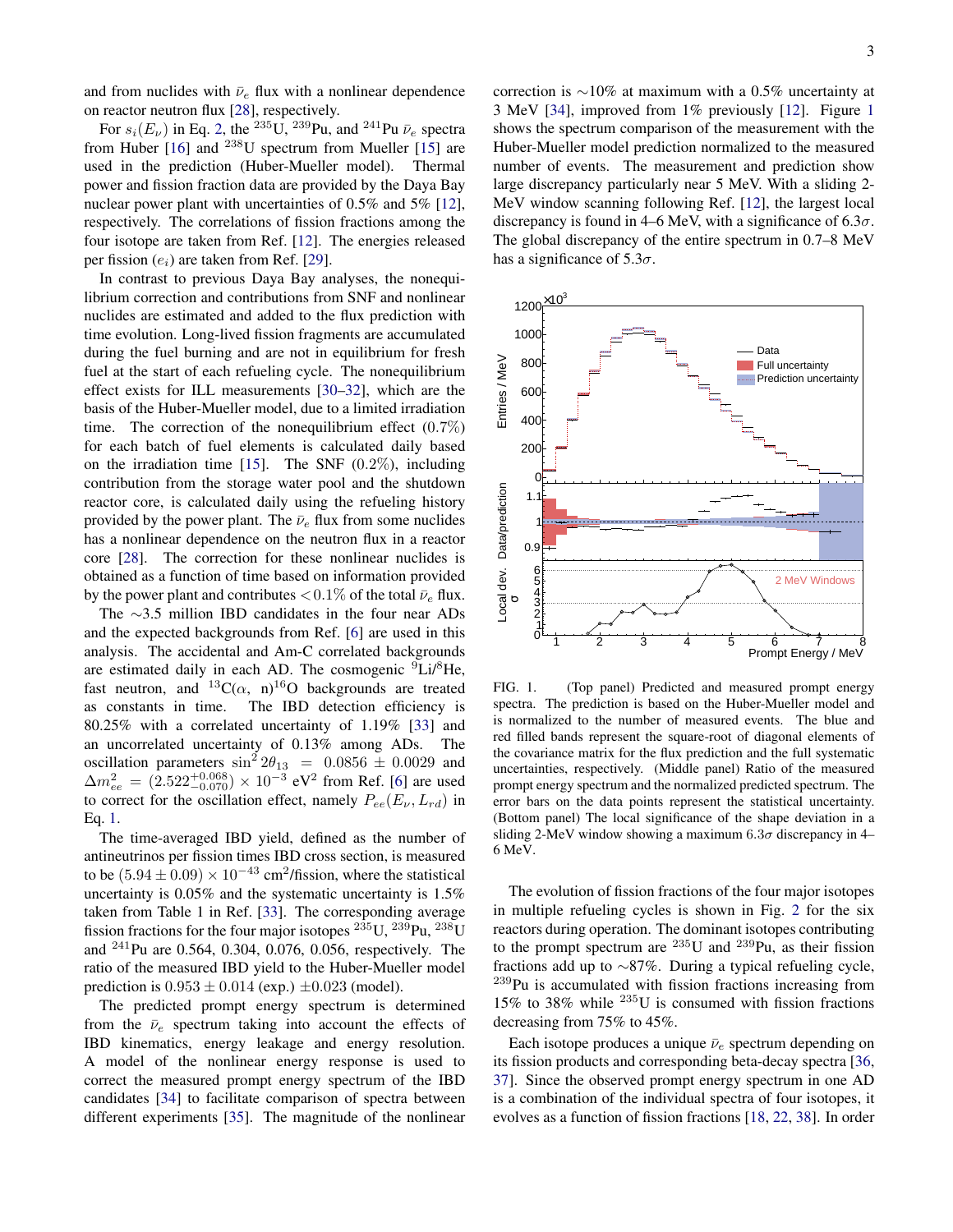

<span id="page-3-0"></span>FIG. 2. The weekly fission fractions for the four major isotopes in the six reactors in 1958 days including four to six refueling cycles for each. The solid line represents an approximately linear relation between fission fractions of  $239$ Pu and  $241$ Pu.

to describe the relative contribution of each isotope in one AD from the six reactors, we define an effective fission fraction for isotope  $i$  observed by detector  $d$  as

$$
f_{id}^{\text{eff}}(t) = \sum_{r} \frac{W_r(t) f_{ir}(t)}{L_{rd}^2 \sum_{j} f_{jr}(t) e_j} / \sum_{r} \frac{W_r(t)}{L_{rd}^2 \sum_{j} f_{jr}(t) e_j}.
$$
 (3)

The variation of detector-wise effective fission fraction of  $^{235}$ U ( $^{239}$ Pu) is 50%–65% (24%–35%), smaller than the variation of reactor-wise fission fraction.

To explore the evolution of the IBD prompt energy spectrum, the data are divided into 20 groups ordered by the  $239$ Pu effective fission fraction in each week for each AD. The evolution of the prompt energy spectrum is dominated by  $^{235}$ U and  $^{239}$ Pu, while it is less sensitive to  $^{238}$ U and  $^{241}$ Pu due to smaller fission fractions. To extract the individual spectra of the <sup>235</sup>U and <sup>239</sup>Pu isotopes,  $s^5(\eta^5)$  and  $s^9(\eta^9)$ respectively, from the prompt energy spectrum, a  $\chi^2$  function in the Poisson-distributed form is constructed as

$$
\chi^2(\boldsymbol{\eta}^5, \boldsymbol{\eta}^9) = 2 \sum_{djk} (S_{djk} - M_{djk} + M_{djk} \ln \frac{M_{djk}}{S_{djk}}) + f(\epsilon, \Sigma),
$$
\n(4)

where  $d$  is the detector index,  $j$  is the index of the data groups, k is the prompt energy bin,  $M_{djk}$  is the measured prompt energy spectrum of each data group,  $\epsilon$  is a set of nuisance parameters,  $f(\epsilon, \Sigma)$  is the term to constrain the nuisance parameters incorporating systematic uncertainties and their correlations  $(\Sigma)$  among the reactors, detectors, and data groups, and

$$
S_{djk} = \alpha_k(\epsilon) s_k^5(\eta_k^5) + \beta_k(\epsilon) s_k^9(\eta_k^9) + s_k^{238+241}(\epsilon) + c_k(\epsilon)
$$
 (5)

is the corresponding expected prompt energy spectrum without normalization,  $s_k^5(\eta_k^5)$   $(s_k^9(\eta_k^9))$  is the element of extracted <sup>235</sup>U (<sup>239</sup>Pu) spectrum at energy bin k,  $\alpha_k(\epsilon)$ 

 $(\beta_k(\epsilon))$  is the corresponding coefficient for the <sup>235</sup>U (<sup>239</sup>Pu) taking into account the detector target mass, detection efficiency, baseline and number of fissions,  $s_k^{238+241}(\epsilon)$  is the expected prompt energy spectra contributed from <sup>238</sup>U and <sup>241</sup>Pu, and  $c_k(\epsilon)$  includes contributions from the SNF, nonlinear nuclides, and backgrounds. The Huber-Mueller flux model is used to calculate the initial prompt energy spectrum for the four isotopes. Two sets of free parameters,  $\eta^5$  and  $\eta^9$ , are applied to the 26 energy bins correcting the initial  $^{235}$ U and  $^{239}$ Pu spectra, respectively. As a result, the individual <sup>235</sup>U and <sup>239</sup>Pu spectra corrected with the best fit values of  $\eta^5$  and  $\eta^9$  do not depend on the input of the initial spectra. For the  $^{238}$ U and  $^{241}$ Pu spectra, nuisance parameters are incorporated to vary the initial spectra within their uncertainties. We conservatively enlarge the uncertainties of the <sup>238</sup>U and <sup>241</sup>Pu spectra quoted in the Huber-Mueller model based on the investigations of the antineutrino spectrum evaluations from nuclear databases [\[15,](#page-5-9) [17\]](#page-5-11). For the  $^{238}$ U spectrum, the uncertainty is 15% in 0.7–4.5 MeV, 20% in 4.5– 6 MeV, 30% in 6–7 MeV and 60% in 7–8 MeV, and for <sup>241</sup>Pu it is 10% in 0.7–7 MeV and 50% in 7–8 MeV. Additional normalization uncertainties of 15% and 10% [\[18\]](#page-5-12) are assigned to the  $^{238}$ U and  $^{241}$ Pu spectra, respectively.

The time-dependence of reactor antineutrino production and detector response, and their impact on the <sup>235</sup>U and <sup>239</sup>Pu spectra, are examined. The drift of the energy scale is controlled to less than 0.1% using the calibration data and has negligible effect. The relative variation of energy resolution in the 20 data groups is 3% and has negligible effect on the extracted spectra. Therefore, the detector energy response [\[12\]](#page-5-20) is treated as stable in the data-taking period, with its uncertainty treated as time-independent. The uncertainties of reactor power and fission fractions are treated as correlated between the data groups, and treating them as uncorrelated has a negligible effect in this analysis.

Performing the  $\chi^2$  fit with one energy bin covering the whole spectrum (0.7–8 MeV), we obtain the IBD yields of  $(6.10 \pm 0.15) \times 10^{-43}$  cm<sup>2</sup>/fission and  $(4.32 \pm 0.25) \times$ 10<sup>−</sup><sup>43</sup> cm<sup>2</sup> /fission for <sup>235</sup>U and <sup>239</sup>Pu, respectively. The statistical uncertainty contributes 10% (15%) of the total uncertainty and the systematic uncertainty contributes 90% (85%) for  $^{235}$ U ( $^{239}$ Pu) IBD yield. The ratios to the expected IBD yield from the Huber-Mueller model are  $0.920 \pm$  $0.023(\text{exp.}) \pm 0.021(\text{model})$  and  $0.990 \pm 0.057(\text{exp.}) \pm 0.023(\text{exp.})$  $0.025 \text{(model)}$  for  $^{235}$ U and  $^{239}$ Pu, respectively, consistent with the previous analysis [\[18\]](#page-5-12). Removing the timedependence of the nonequilibrium effect, SNF and nonlinear nuclides produces a shift of less than 0.7% in the IBD yields of  $^{235}$ U and  $^{239}$ Pu.

The top panel of Fig. [3](#page-4-0) shows the extracted  $^{235}$ U and <sup>239</sup>Pu spectra together with their Huber-Mueller predictions normalized to the best-fit numbers of events for  $^{235}$ U (0.920) and <sup>239</sup>Pu (0.990), respectively. In the middle panel, the ratios of the extracted spectra to the corresponding predicted spectra for <sup>235</sup>U and <sup>239</sup>Pu are shown. An edge around 4 MeV is found in the <sup>239</sup>Pu spectrum compared to the prediction.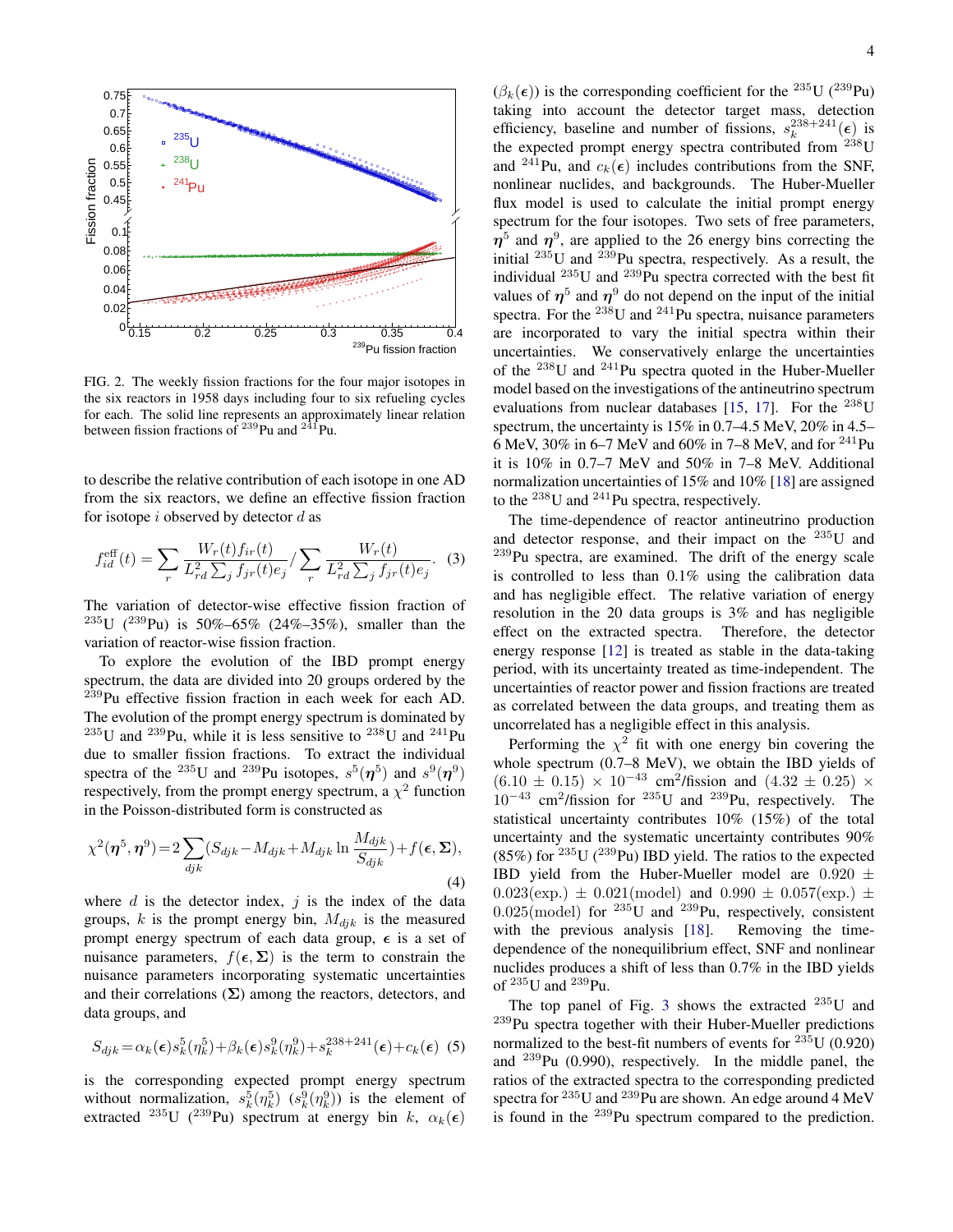Analysis with different data grouping, or analysis with only EH1 or EH2 data shows a similar edge. In the energy window of 4–6 MeV, a 7% (9%) excess of events is observed for  $^{235}$ U ( $^{239}$ Pu) spectrum compared with the normalized Huber-Mueller model prediction. A  $\chi^2$  test is performed to quantify the local discrepancy between the extracted  $^{235}$ U and  $^{239}$ Pu spectra and their corresponding predicted spectra following the method in Ref. [\[12\]](#page-5-20). As shown in the bottom panel of Fig. [3,](#page-4-0) the maximum local discrepancy is  $4.0\sigma$  for the <sup>235</sup>U spectrum, and only  $1.2\sigma$  for the <sup>239</sup>Pu spectrum because of larger uncertainties. If the <sup>239</sup>Pu spectrum is fixed to have the same spectral shape discrepancy as the  $^{235}$ U spectrum in 4–6 MeV, we obtain a change in the  $\chi^2$  value,  $\Delta \chi^2$ /ndf  $= 4.0/8$ , corresponding to a  $0.2\sigma$  inconsistency. Thus, the Daya Bay data indicates an incorrect prediction of the <sup>235</sup>U spectrum, but such a conclusion cannot be drawn for the other primary fission isotopes. Combining the results of IBD yield and spectral shape, we deduce that the  $8\%$  deficit of  $^{235}$ U IBD yield is dominated by the deficit in the energy range below 4 MeV with a significance of  $4\sigma$  with respect to the Huber-Mueller model prediction without normalization.



<span id="page-4-0"></span>FIG. 3. (Top panel) Comparison of the extracted <sup>235</sup>U and <sup>239</sup>Pu spectra and the corresponding Huber-Mueller model predictions with the normalization factors 0.92 and 0.99, respectively. The error bars in the data points are the square root of the diagonal terms of the covariance matrix of the extracted spectra. The error bands are the uncertainties from the Huber-Mueller model. (Middle panel) Ratio of the extracted spectra to the predicted spectra. The <sup>239</sup>Pu data points are displaced for visual clarity of error bars. (Bottom panel) Local significance of the shape deviations for the extracted  $^{235}$ U and <sup>239</sup>Pu spectra compared to the model predictions with a sliding 2-MeV window.

The fractional size of the diagonal elements of the covariance matrix is shown in the bottom panel of Fig. [4,](#page-5-26)

which is  $4\%$  for  $235$ U and  $9\%$  for  $239$ Pu around 3 MeV. The statistical uncertainty contributes to about 55% (60%) of the total uncertainty of  $^{235}$ U ( $^{239}$ Pu). The uncertainties from the input  $^{238}$ U and  $^{241}$ Pu spectra and rate contribute about 35% for both  $^{235}$ U and  $^{239}$ Pu. The other uncertainties contribute to about  $10\%$  (5%) for <sup>235</sup>U (<sup>239</sup>Pu). spectral uncertainties of  $^{235}$ U and  $^{239}$ Pu are anti-correlated with correlation coefficients between  $-0.8$  and  $-0.3$ . Any comparison of the  $^{235}$ U or  $^{239}$ Pu spectra with reactor flux models should take into account the correlations. The <sup>235</sup>U and <sup>239</sup>Pu spectra as well as their associated covariance matrix are provided in the Supplemental Material [\[39\]](#page-6-7). An independent analysis based on Bayesian inference using Markov Chain Monte Carlo with different data grouping obtains consistent results.

The extracted spectra of <sup>235</sup>U and <sup>239</sup>Pu have a certain dependence on the inputs of the <sup>238</sup>U and <sup>241</sup>Pu spectra. The  $^{239}$ Pu spectrum has a larger uncertainty than  $^{235}$ U because it has a smaller fission fraction and a strong correlation with  $^{241}$ Pu. The fission fraction of  $^{241}$ Pu is approximately proportional to <sup>239</sup>Pu as shown in Fig. [2,](#page-3-0) thus they can be treated as one component in the contribution to the prompt energy spectrum. A combination of  $^{239}$ Pu and  $^{241}$ Pu spectra  $(s_{239}$  and  $s_{241}$ ), as an invariant spectrum independent of the fission fractions, is defined as  $s_{\text{comb}} = s_{239} + 0.183 \times s_{241}$ . The coefficient of 0.183 is the average fission fraction ratio of  $241$ Pu to  $239$ Pu in 1958 days, shown as a line in Fig. [2.](#page-3-0) For 20 data groups, the fission fraction ratios of  $^{241}$ Pu to <sup>239</sup>Pu evolve from 0.164 to 0.202 for the AD1 and AD2 in EH1, and from 0.171 to 0.191 for the AD3 and AD4 in EH2. The residual contribution of  $241$ Pu spectrum is corrected using Huber-Mueller model for some data groups when the fission fraction ratios of  $^{241}$ Pu to  $^{239}$ Pu deviate from 0.183. With this combination of  $^{239}$ Pu and  $^{241}$ Pu, the dependence on the input  $241$ Pu spectrum is largely removed. The top panel of Fig. [4](#page-5-26) shows the extracted  $^{235}$ U spectrum and scombo compared with the normalized Huber-Mueller model predictions. The obtained  $^{235}$ U spectrum and its uncertainty have negligible differences from the results shown in Fig. [3,](#page-4-0) since the systematic uncertainty of  $^{235}$ U spectrum is dominated by the input  $^{238}$ U spectrum instead of  $^{241}$ Pu. The bottom panel shows the uncertainties of extracted spectra. The uncertainty of  $s_{\rm comb}$  is 6% around 3 MeV, improved from 9% in the case of no combination. The maximal local significance of the spectral shape deviation is  $1.4\sigma$  in the energy range of 4–6 MeV between the combined spectrum of  $^{239}$ Pu and  $^{241}$ Pu and the model prediction. The combined spectrum of  $^{239}$ Pu and <sup>241</sup>Pu can be used to predict the  $\bar{\nu}_e$  spectrum with higher precision in experiments with a similar fission fraction ratio of  $^{241}$ Pu to  $^{239}$ Pu.

In summary, an improved measurement of the prompt energy spectrum of reactor  $\bar{\nu}_e$  is reported with a more precise energy response model and 1958 days of data from Daya Bay. The discrepancy between the measured spectrum shape and the prediction is found to be  $5.3\sigma$  and  $6.3\sigma$  in the entire energy range of 0.7–8 MeV and in a local energy range of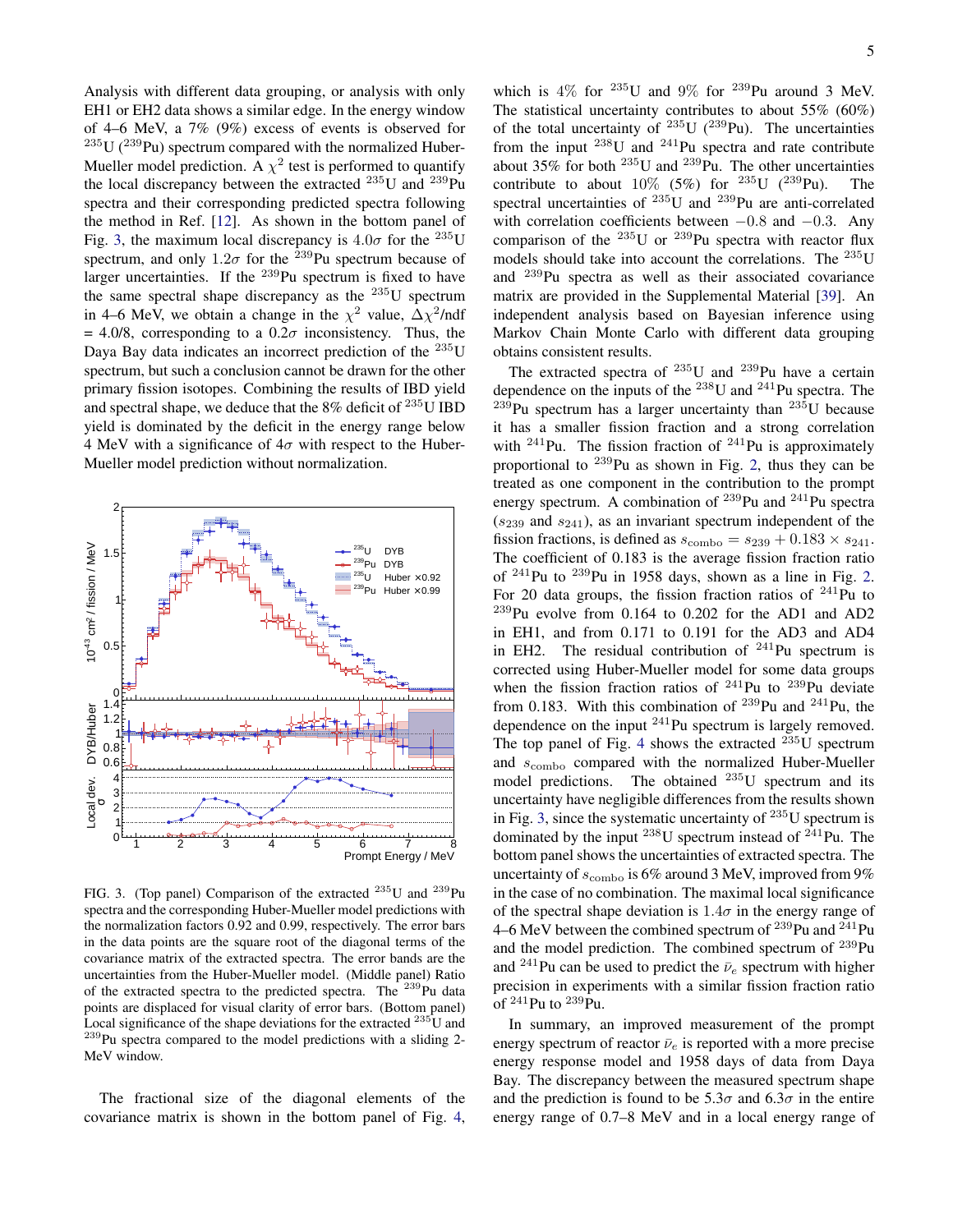

<span id="page-5-26"></span>FIG. 4. (Top panel) Comparison of the extracted <sup>235</sup>U spectrum and  $s<sub>comb</sub>$  as a combination of <sup>239</sup>Pu and <sup>241</sup>Pu with the corresponding Huber-Mueller predicted spectra with the normalization factors 0.92 and 0.99. (Bottom panel) The fractional size of the diagonal elements of the covariance matrix for extracted spectra with and without combination of <sup>239</sup>Pu and <sup>241</sup>Pu.

4–6 MeV, respectively. The IBD yields and prompt energy spectra of  $^{235}$ U and  $^{239}$ Pu as the two dominant components in commercial reactors are obtained using the evolution of the prompt spectrum as a function of fission fractions. A comparison of the measured and predicted  $^{235}$ U and  $^{239}$ Pu IBD yields prefers an incorrect prediction of the  $^{235}$ U flux as the primary source of the reactor antineutrino rate anomaly. The spectral shape comparison shows similar excesses of events in 4–6 MeV for both <sup>235</sup>U (7%) and <sup>239</sup>Pu (9%). The discrepancy of  $4.0\sigma$  in the comparison of spectrum shape for  $^{235}$ U suggests incorrect spectral shape prediction for the  $^{235}$ U spectrum. However, no such conclusion can be drawn for the <sup>239</sup>Pu spectrum due to a larger uncertainty.

This work was supported in part by the Ministry of Science and Technology of China, the U.S. Department of Energy, the Chinese Academy of Sciences, the CAS Center for Excellence in Particle Physics, the National Natural Science Foundation of China, the Guangdong provincial government, the Shenzhen municipal government, the China General Nuclear Power Group, the Research Grants Council of the Hong Kong Special Administrative Region of China, the Ministry of Education in Taiwan, the U.S. National Science Foundation, the Ministry of Education, Youth, and Sports of the Czech Republic, the Charles University Research Centre UNCE, the Joint Institute of Nuclear Research in Dubna, Russia, the National Commission of Scientific and Technological Research of Chile, We acknowledge Yellow River Engineering Consulting Co., Ltd., and China Railway 15th Bureau Group Co., Ltd., for building the underground laboratory. We are grateful for the ongoing cooperation from the China Guangdong Nuclear Power Group and China Light & Power Company.

- <span id="page-5-0"></span>Now at Department of Chemistry and Chemical Technology, Bronx Community College, Bronx, New York 10453
- <span id="page-5-1"></span>[1] F. P. An *et al.* (Daya Bay Collaboration), [Phys. Rev. Lett.](http://dx.doi.org/10.1103/PhysRevLett.108.171803) 108, [171803 \(2012\).](http://dx.doi.org/10.1103/PhysRevLett.108.171803)
- [2] F. P. An *et al.* (Daya Bay Collaboration), [Chin. Phys.](http://dx.doi.org/10.1088/1674-1137/37/1/011001) C37, [011001 \(2013\).](http://dx.doi.org/10.1088/1674-1137/37/1/011001)
- [3] F. P. An et al. (Daya Bay Collaboration), [Phys. Rev. Lett.](http://dx.doi.org/10.1103/PhysRevLett.112.061801) 112, [061801 \(2014\).](http://dx.doi.org/10.1103/PhysRevLett.112.061801)
- [4] F. P. An *et al.* (Daya Bay Collaboration), [Phys. Rev. Lett.](http://dx.doi.org/10.1103/PhysRevLett.115.111802) **115**, [111802 \(2015\).](http://dx.doi.org/10.1103/PhysRevLett.115.111802)
- [5] F. P. An *et al.* (Daya Bay Collaboration), [Phys. Rev.](http://dx.doi.org/10.1103/PhysRevD.95.072006) D95, [072006 \(2017\).](http://dx.doi.org/10.1103/PhysRevD.95.072006)
- <span id="page-5-2"></span>[6] D. Adey *et al.* (Daya Bay Collaboration), [Phys. Rev. Lett.](http://dx.doi.org/10.1103/PhysRevLett.121.241805) 121, [241805 \(2018\).](http://dx.doi.org/10.1103/PhysRevLett.121.241805)
- <span id="page-5-3"></span>[7] J. Ahn *et al.* (RENO Collaboration), [Phys. Rev. Lett.](http://dx.doi.org/10.1103/PhysRevLett.108.191802) 108, [191802 \(2012\).](http://dx.doi.org/10.1103/PhysRevLett.108.191802)
- <span id="page-5-4"></span>[8] G. Bak *et al.* (RENO Collaboration), [Phys. Rev. Lett.](http://dx.doi.org/10.1103/PhysRevLett.121.201801) 121, [201801 \(2018\).](http://dx.doi.org/10.1103/PhysRevLett.121.201801)
- <span id="page-5-5"></span>[9] Y. Abe *et al.* (Double Chooz Collaboration), [Phys. Rev. Lett.](http://dx.doi.org/10.1103/PhysRevLett.108.131801) 108[, 131801 \(2012\).](http://dx.doi.org/10.1103/PhysRevLett.108.131801)
- <span id="page-5-6"></span>[10] H. De Kerret *et al.* (Double Chooz Collaboration), (2019), [arXiv:1901.09445 \[hep-ex\].](http://arxiv.org/abs/1901.09445)
- <span id="page-5-7"></span>[11] F. P. An *et al.* (Daya Bay Collaboration), [Phys. Rev. Lett.](http://dx.doi.org/10.1103/PhysRevLett.116.061801) 116, [061801 \(2016\).](http://dx.doi.org/10.1103/PhysRevLett.116.061801)
- <span id="page-5-20"></span>[12] F. P. An *et al.* (Daya Bay Collaboration), [Chin. Phys.](http://dx.doi.org/10.1088/1674-1137/41/1/013002) C41, [013002 \(2017\).](http://dx.doi.org/10.1088/1674-1137/41/1/013002)
- [13] S. H. Seo (RENO Collaboration), *Proceedings, 26th International Conference on Neutrino Physics and Astrophysics (Neutrino 2014)*, AIP Conf. Proc. 1666[, 080002 \(2015\).](http://dx.doi.org/10.1063/1.4915563)
- <span id="page-5-8"></span>[14] Y. Abe *et al.* (Double Chooz Collaboration), [JHEP](http://dx.doi.org/10.1007/JHEP02(2015)074, 10.1007/JHEP10(2014)086) 10, 086 [\(2014\).](http://dx.doi.org/10.1007/JHEP02(2015)074, 10.1007/JHEP10(2014)086)
- <span id="page-5-9"></span>[15] T. A. Mueller *et al.*, *Phys. Rev. C83[, 054615 \(2011\).](http://dx.doi.org/10.1103/PhysRevC.83.054615)*
- <span id="page-5-10"></span>[16] P. Huber, Phys. Rev. **C84**[, 024617 \(2011\).](http://dx.doi.org/10.1103/PhysRevC.85.029901, 10.1103/PhysRevC.84.024617)
- <span id="page-5-11"></span>[17] G. Mention *et al.*, Phys. Rev. **D83**[, 073006 \(2011\).](http://dx.doi.org/10.1103/PhysRevD.83.073006)
- <span id="page-5-12"></span>[18] F. P. An *et al.* (Daya Bay Collaboration), [Phys. Rev. Lett.](http://dx.doi.org/10.1103/PhysRevLett.118.251801) 118, [251801 \(2017\).](http://dx.doi.org/10.1103/PhysRevLett.118.251801)
- <span id="page-5-13"></span>[19] Y. J. Ko *et al.* (NEOS Collaboration), [Phys. Rev. Lett.](http://dx.doi.org/10.1103/PhysRevLett.118.121802) 118, [121802 \(2017\).](http://dx.doi.org/10.1103/PhysRevLett.118.121802)
- <span id="page-5-14"></span>[20] V. Zacek, G. Zacek, P. Vogel, and J. L. Vuilleumier, (2018), [arXiv:1807.01810 \[hep-ex\].](http://arxiv.org/abs/1807.01810)
- <span id="page-5-15"></span>Y. V. Klimov, V. I. Kopeikin, L. A. Mikalyan, K. V. Ozerov, and V. V. Sinev, At. Energ. 76[, 123 \(1994\).](http://dx.doi.org/10.1007/BF02414355)
- <span id="page-5-25"></span>[22] G. Bak *et al.* (RENO Collaboration), (2018), [arXiv:1806.00574](http://arxiv.org/abs/1806.00574) [\[hep-ex\].](http://arxiv.org/abs/1806.00574)
- <span id="page-5-16"></span>[23] M. Danilov (DANSS Collaboration), in *32nd Rencontres de Physique de La Valle d'Aoste (La Thuile 2018) La Thuile, Aosta, Italy, February 25-March 3, 2018* (2018) [arXiv:1811.07354 \[hep-ex\].](http://arxiv.org/abs/1811.07354)
- <span id="page-5-17"></span>[24] H. Kwon, F. Boehm, A. A. Hahn, H. E. Henrikson, J. L. Vuilleumier, J. F. Cavaignac, D. H. Koang, B. Vignon, F. Von Feilitzsch, and R. L. Mossbauer, [Phys. Rev.](http://dx.doi.org/ 10.1103/PhysRevD.24.1097) D24, 1097 [\(1981\).](http://dx.doi.org/ 10.1103/PhysRevD.24.1097)
- <span id="page-5-18"></span>[25] J. Ashenfelter et al. (PROSPECT Collaboration), (2018), [arXiv:1812.10877 \[nucl-ex\].](http://arxiv.org/abs/1812.10877)
- <span id="page-5-19"></span>[26] F. An *et al.* (JUNO Collaboration), J. Phys. G43[, 030401](http://dx.doi.org/10.1088/0954-3899/43/3/030401) [\(2016\).](http://dx.doi.org/10.1088/0954-3899/43/3/030401)
- <span id="page-5-21"></span>[27] F. P. An *et al.* (Daya Bay Collaboration), [Nucl. Instrum. Meth.](http://dx.doi.org/10.1016/j.nima.2015.11.144) A811[, 133 \(2016\).](http://dx.doi.org/10.1016/j.nima.2015.11.144)
- <span id="page-5-22"></span>[28] P. Huber and P. Jaffke, Phys. Rev. Lett. **116**[, 122503 \(2016\).](http://dx.doi.org/10.1103/PhysRevLett.116.122503)
- <span id="page-5-23"></span>[29] X. Ma *et al.*, Phys. Rev. C88[, 014605 \(2013\).](http://dx.doi.org/10.1103/PhysRevC.88.014605)
- <span id="page-5-24"></span>[30] K. Schreckenbach, G. Colvin, W. Gelletly, and F. Von Feil-